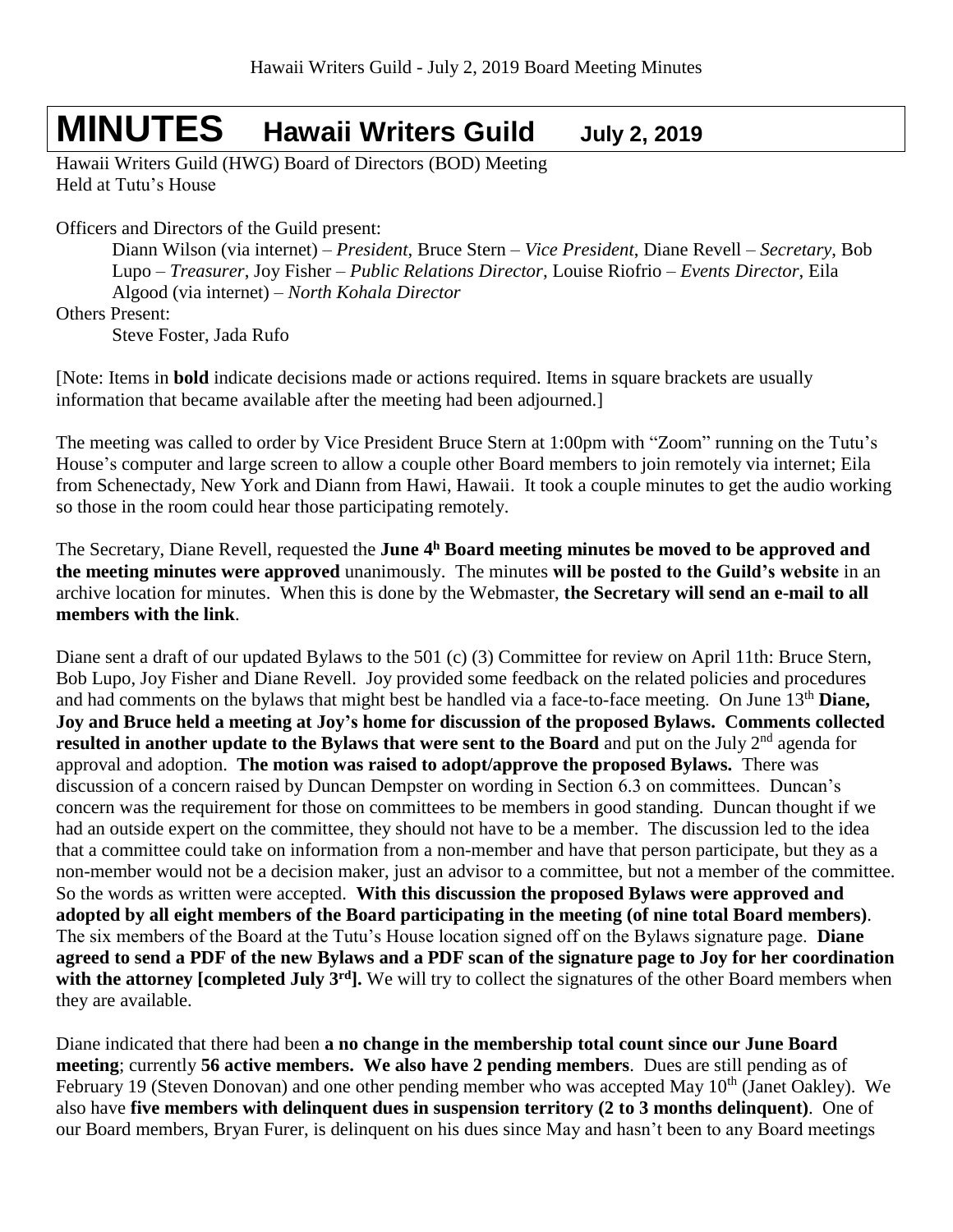recently. Diann W. had sent an e-mail to him to see if he'd be at this meeting directly or via internet and hadn't heard back. **Bruce Stern agreed to phone Bryan and see what is up and if he plans to stay active in the Guild** or not.

We had a new prospective member, Tom Forgatsch, but his application took a while as there had been delays in getting his writing sample to distribute it to the Board. In the end the Board declined his application and instead recommended he first attend one of the writing support groups like the weekly one in Tutu's House then with some improvements he could resubmit his application. He had prepaid his dues, so his check was sent back to him by Bob Lupo by the time of our meeting.

Diane R. raised a **concern about our current static total membership count, five delinquent members and**  with the budget assumption for 2019 of an increase in membership the budget may need to be revised or a membership recruiting drive devised.

**To complete an action item from the 2019 HWG Financial Audit, a meeting had been held with the audit committee members and a financial expert** familiar with nonprofits and how the federal and state reporting and tax laws applied**. The purpose was to convey the financial best practices for a nonprofit like the HWG**. **The minutes of that meeting are provided as Attachment 2 to these minutes.** Yvonne Leisner was the financial expert at the meeting with Diane Revell, Bruce Stern and Duncan Dempster. Bob Lupo was unable to attend, but Bob and Yvonne met prior to this Board meeting to ensure he had the benefits of her expertise as our treasurer.

**Treasurer**, **Bob Lupo, provided the HWG Treasurer's Log, May 31 to July 1, 2019 with current bank balance and recent income/expenditures (Attachment 1)**. This included the payment of dues owed by two members, the expenses to reserve a location with table and chairs at the JoAnn Williams Christmas in July, and the expenses to cover the recent pop-up bookstore events at the Waimea Farmers Market (Pukalani Stables area) as well as the monthly bank fee for our checking account. This left **our bank balance at \$2,625.41 with \$1600 of that reserved for work to make us an official 501(c)(3) qualified charity, so \$1,025.41 for Guild operations**.

Bob raised the issue that the PayPal fee when folks pay by that means shorts the Guild by \$0.04 each time. **Duncan said PayPal uses a formula vs. a fixed fee, so he would adjust the amount due when using PayPal via our website to make the Guild portion come out as \$40** after the PayPal fee is subtracted.

## Committee Reports:

**Duncan, our Webmaster checked with Jada Rufo** during our meeting to be sure she was still willing to make use of the Guild's website blog function **to be moderator of a Guild chat group. Jada agreed to do so** after some discussion of how that might work within the constraints of the website. **When Jada has posted her first item, she can let Duncan or one of the other Board members know so it can be announced to the full Guild membership**. Using our website will leave this open to all internet users as we currently don't make use of account/passwords. If she needs ideas for posting, others on the Board agreed to provide some if she asks. Duncan said the site would need to be monitored daily or at least fairly frequently by the moderator to ensure any replies posted are appropriate for the Guild and not disrespectful to anyone.

**Duncan added a "Local Help" page to the site** (it's at More>Writing Resources>Local Help) and **brought the introduction paragraph he wanted to use for the "Local Help" page for Board's okay and it was**  deemed fine with the hope the "... and, more specifically, on the Big Island" could be removed in the near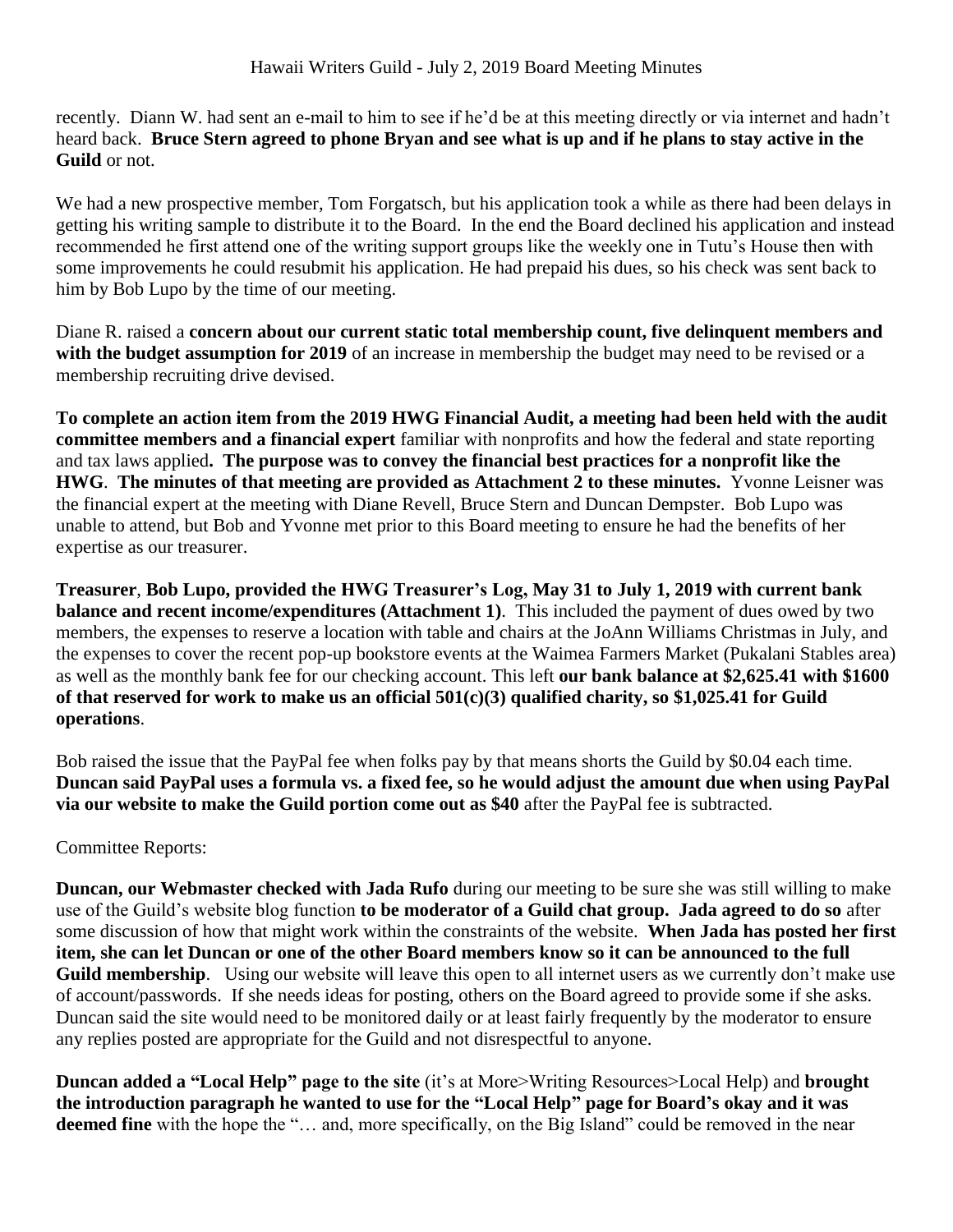future with any help additions from other parts of Hawaii. See Attachment 3 for introduction wording. The page is currently marked as Under Construction. He has a couple items for this topic (Virginia Fortner editing services and Sam Cudney self-publishing help), but **it was recommended to put a request out to our members so they can create their version of a service advertisement if they are willing to provide writing support services (free or at a cost) that could be placed on the page. Also, for members with recommendations of other local services for publishing, editing, illustrations or more, those could be added to this Local Help page if the information is provided to Duncan.**

**The Public Relations Director, Joy Fisher**, **mentioned Louise Riofrio will be providing a workshop** presentation on marketing of one's publications called **"Telling Your Story: Bringing a Book to the World" at Tutu's house on July 25th, 5:30pm-6:30pm**.

The **next Writers' Voices reading at the Waimea library will be the evening of August 7 th, 5:30pm-7:00pm**. Joy has lined up three of our members to read (Steven Foster, Bob Lupo, Virginia Fortner) and has a fourth in mind to contact about reading (T.J Michaels).

**Joy provided an overview of the second meeting of the committee to establish an on-line Literary Review**. The **more detailed minutes** of the meeting were previously provided to the Board by the chair of the committee, Laura Burkhart, and are **provided as Attachment 4 to these minutes**. The next meeting of the committee will be on July 24<sup>th</sup>. Joy had assumed Duncan being on the committee would act as webmaster for the application chosen for the Literary Review, but Duncan said he did not have time to do that in addition to his current Guild website webmaster job; he was on the committee for his general interest in the literary review. So, **a person will need to be found for this Literary Review webmaster role using the Squarespace application** [\(https://www.squarespace.com/\)](https://www.squarespace.com/)**.**

We still have the **ad on our HWG website for a volunteer newsletter editor, but no takers to date**. Joy had a couple people express some interest, but then neither followed through. Joy felt the newsletter would provide more communications with the full membership, it could include reviews of published works by our members and other activities that might be of interest to the members. The ad is at the top of the Guild News page of the HWG website:<https://www.hawaiiwritersguild.com/guild-news.html>

**Joy brought in the current inventory of HWG t-shirts** as Diann Wilson had expressed interest in one. Diann was not present except via internet, so Diane R. agreed to take a couple t-shirts to Diann W. who also lives in Hawi, so she can determine the appropriate size before buying one. **Steve Foster also decided to buy** one and made his donation for the t-shirt to Bob Lupo.

Our President, Diann W., requested she make her report to the Board now as she would have to leave the meeting early, so we jumped to her part of the agenda. **She said the workshop** by Susanna Moore will be held on August 26th from 6:00pm to 8:00pm at the North Kohala Library. **The workshop subject will be on how to critique writing.** Samples for criticism will be made available at the library ahead of time so attendees to the workshop can try their hand at critiquing the samples and bringing them to the class. Related to this Diann said **she was looking for a couple volunteers to provide a 4-to-5-page writing to be offered for criticism. She warned one might need to have a thick skin to take this on.** Writing other than poetry was requested. No one offered during the meeting, but she said get back to her if you wanted to make an offering no later than July 15<sup>th</sup>, but the writing would have to be available at least a couple weeks before the workshop. She will send the request to the full membership but wanted to give those at the meeting first chance.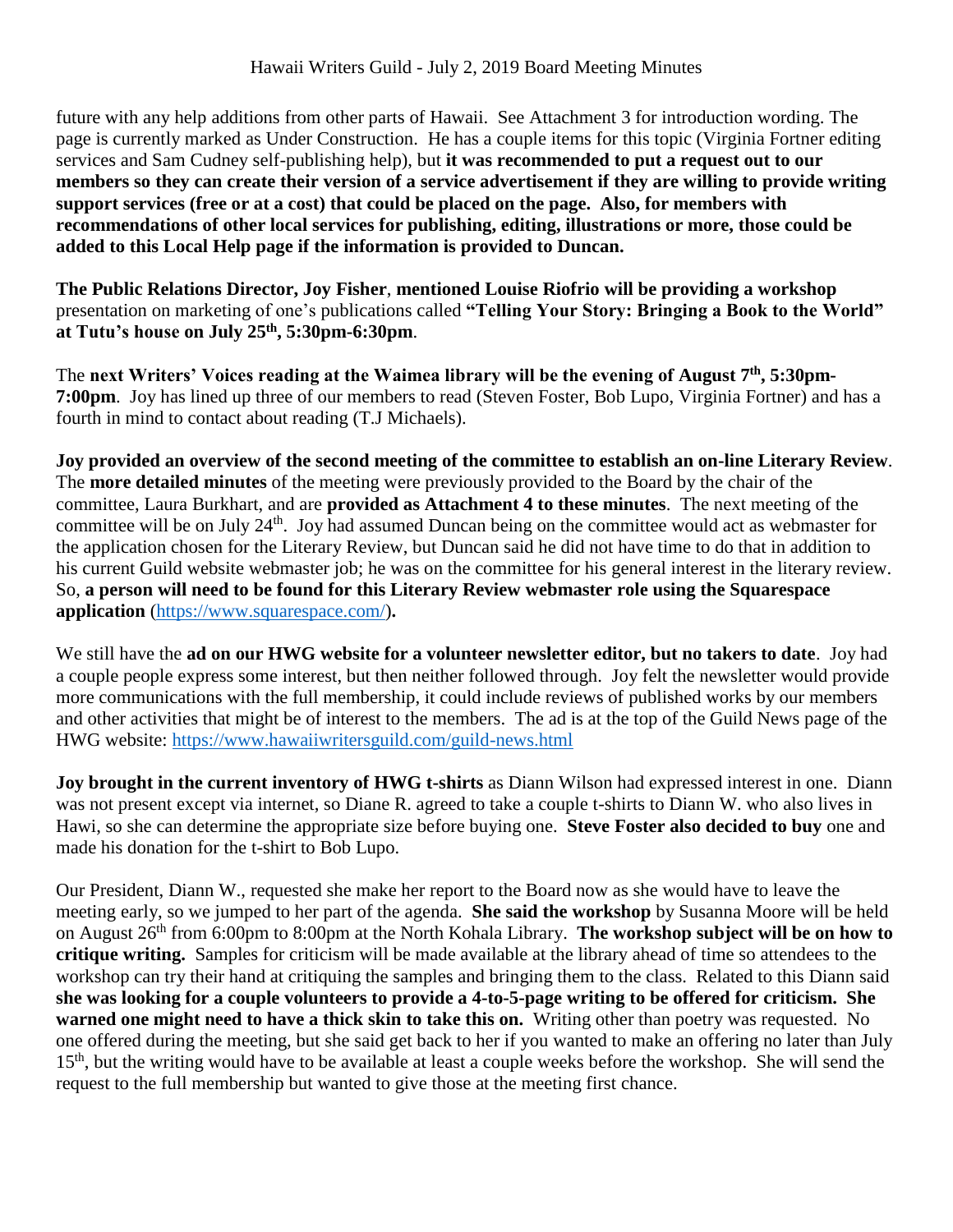As seen by the **use of the internet meeting application Zoom for this meeting, the trial seems to be working well other than those participating remotely have a hard time hearing some in the room.** It was decided this was likely due to the reliance on the microphone on the Tutu's House computer at one end of the room versus a remote mic that could be placed on the table. [Diane R. did some research and **has ordered a MXL AC404 USB Conference Microphone for use in future meetings** which should solve this issue. She agreed to donate this mic to the Guild.]

**Diann took on the updating of the current trifold for the Guild and it is in work.** She has a person who does this type of graphic design and is working with him on the update to include more of the recent books by our members as well as updating some other sections.

At this point Diann left the meeting.

**Louise Riofrio, Events Director,** reported on the upcoming events. **The most recent pop-up bookstores** were held on June 15<sup>th</sup> and 22<sup>nd</sup> with the next one to be held July 6<sup>th</sup>. She provided Bob Lupo with the receipts for the cost of the table per pop-up event at the stables which is \$30. He had reimbursed her for the first two previously and then for the most recent two today.

Louise reserved our table at the **Christmas in July event in Kailua-Kona**. This year's cost is \$110 for a table **at the King Kamehameha's Kona Beach Hotel on Saturday, July 27th from 9am to 5pm. Those helping**  with set-up and staffing the table for the event will need to arrive 2 hours before it opens. The Guild has participated in this event the last couple years and found it a good venue for book sales and promotion of the Guild. This year's assigned table is in a good area to get shoppers' attention.

**Eila, Director for North Kohala**, was attending remotely. **The next public reading at the North Kohala Library is scheduled for September 23 from 6:00pm-8:00pm** and she will send out a request for readers in late July.

**Bryan Furer, Director for Volcano**, was not able to attend the meeting. Bryan is active in that area of the island and the next Volcano Writers meeting will be held on July 8<sup>th</sup>. Bryan had indicated he would be better able to attend Board meetings via internet due to the distance and limited car access, but we did not hear from him today.

The **next regular Board meeting date** was set for **Tuesday, August 6 th** at 1:00pm-2:45pm at Tutu's House.

The meeting was adjourned at 2:10pm.

Respectfully submitted, Diane Revell, Secretary

Announcements:

- The **next regular Board meeting time and place: Tuesday, August 6 th at 1:00pm – 2:45pm at Tutu's House** at 64-1032 Mamalahoa Hwy # 305, Waimea, HI 96743. Attendance via internet will be offered.
- **Requests for items to be added to the agenda for the next regular Board meeting** should be **sent to the President Diann Wilson and Secretary Diane Revell at their e-mail addresses**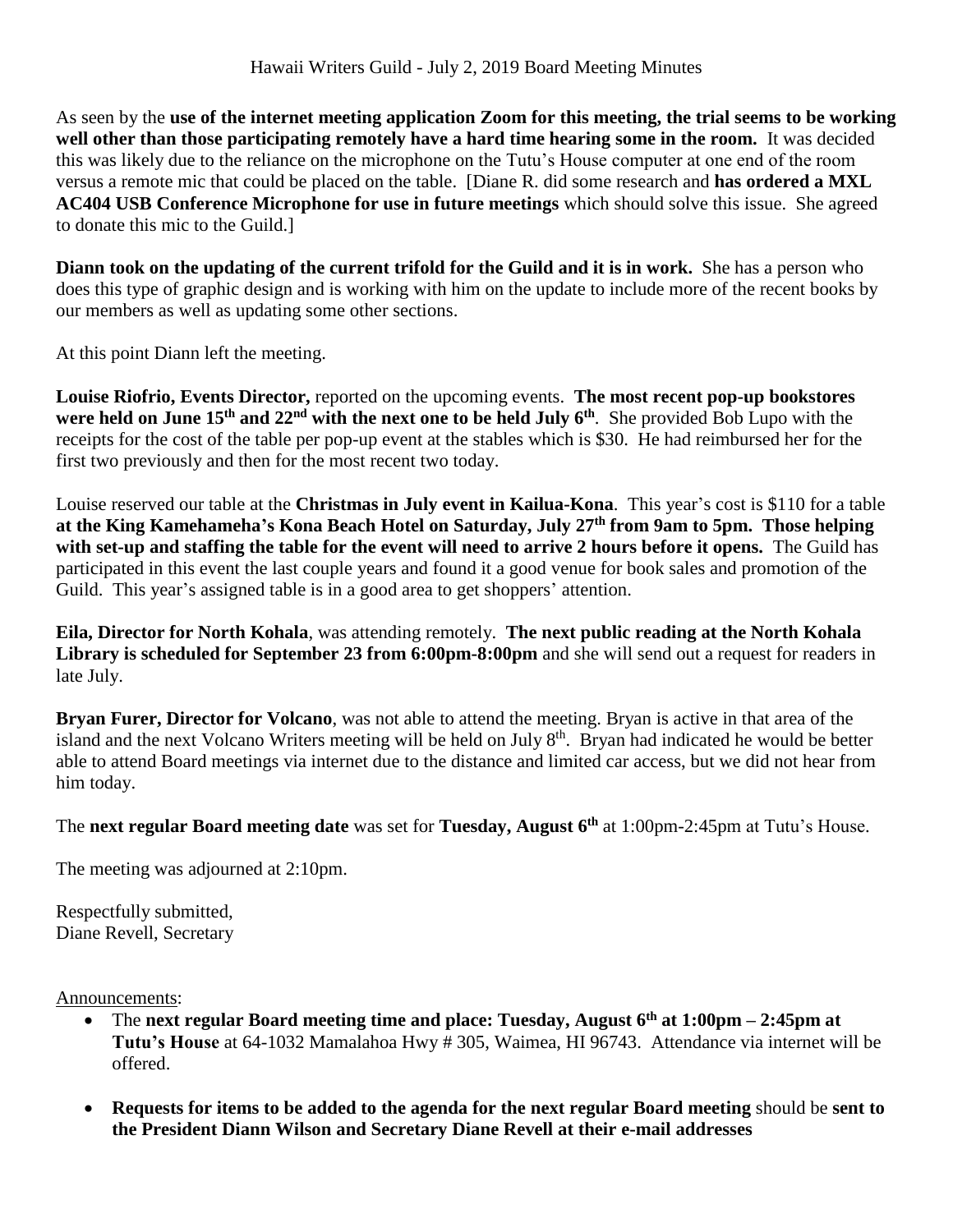[\(island.diann@gmail.com](mailto:island.diann@gmail.com) and [diane.b.revell@](mailto:diane.b.revell@gmail.com)gmail.com) 10-days prior to the next meeting, so **by July** 27<sup>th</sup>. The **agenda will be e-mailed August** 1<sup>st</sup>, five days prior to the meeting.

- Parking Lot:
	- **a. Setup the HWG Chat moderated blog via our website for all members to post comments** for an exchange of ideas. Duncan checked with Jada Rufo who is a willing moderator. **Who:** Duncan Dempster **Due Date:** Jada agreed she plans to moderate this blog/chat and initiate first entry. Need to send notice to members when Jada has her first post up, before August 6 Board meeting.
	- **b. Collect the other Board member signatures on the new Bylaws** signature page**. Who:** Diane Revell **Due:** August 6<sup>th</sup>
	- c. **Find a webmaster for using Squarespace application for our planned Literary Review. Who:** Coordinating Committee HWG Literary Review – Laura Burkhart chair Revell **Due:**  August  $6<sup>th</sup>$  or not later than 1-month prior to initial release of Jan/Feb 2020
- Attachment 1: HWG Treasurer's Log, May 31, 2019 to July 1, 2019
- Attachment 2: Financial Best Practices Meeting June 28, 2019
- Attachment 3: HWG Website *Local Hawaii Help for Writers* Introduction
- Attachment 4: Coordinating Meeting HWG Literary Review Minutes for June 19, 2019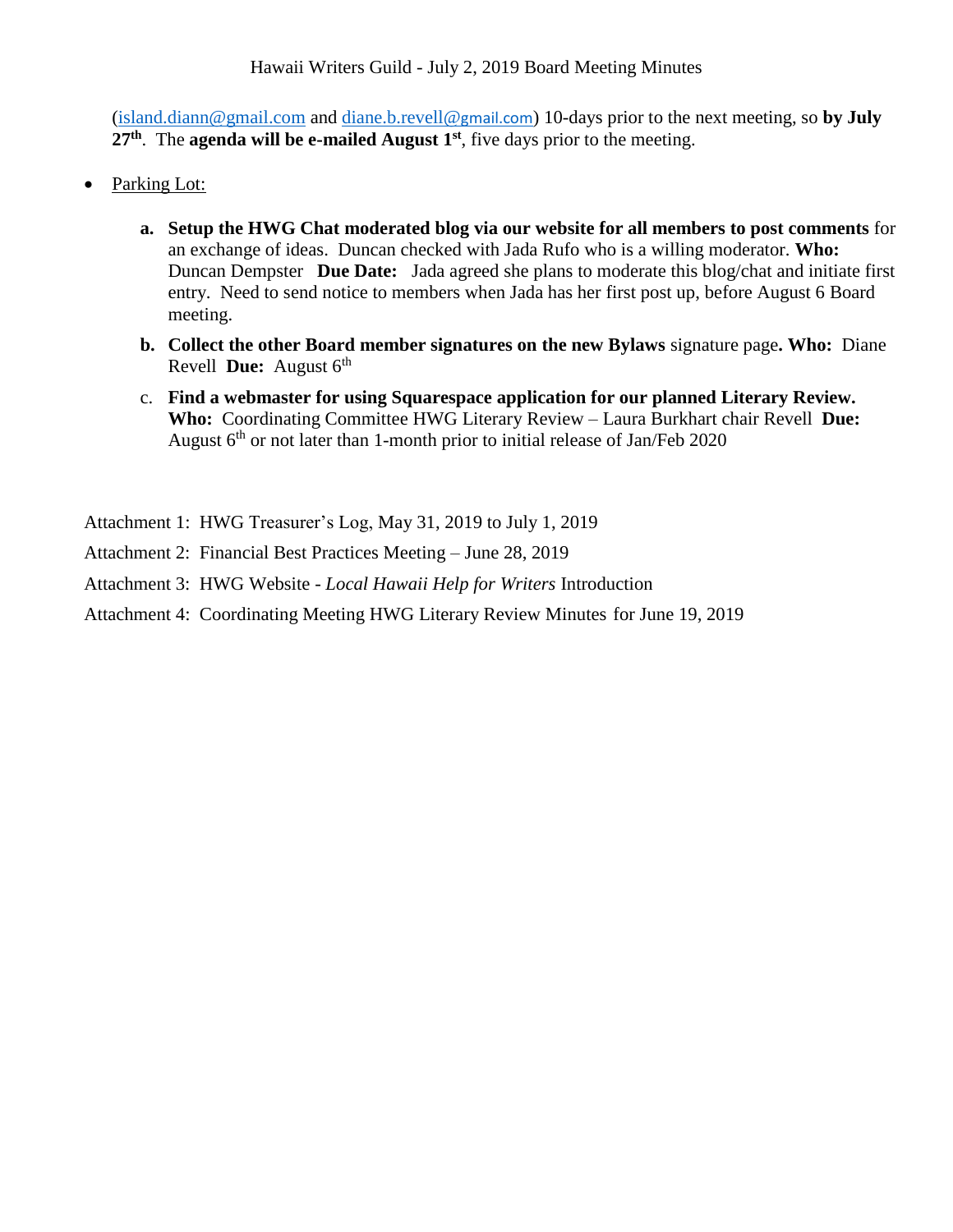# **Hawaii Writers Guild Treasurer's Log for June 2019**

| <b>American Savings Bank Balance as of 5/31/2019</b> | \$2,720.45    | Date      |
|------------------------------------------------------|---------------|-----------|
| Pop-up Book Event Expense (Louise Riofrio)           | $-60.00$      | 6/06/2019 |
| Table/Chairs Expense (JoAnn Williams)                | $-110.00$     | 6/26/2019 |
| Diane Revell Dues Received                           | 40.00         | 6/13/2019 |
| Amy Elizabeth Gordon Dues Received (PayPal)          | $39.96*$      | 6/24/2019 |
| Less ABS Monthly Service Fee                         | $-5.00$       | 6/30/2019 |
| <b>Total ABS Operating Balance</b>                   | $$2,625.41**$ | 7/1/2019  |

*Note \**: PayPal change in fee caused \$0.04 less for each dues paid via PayPal after 5/15/2019. Check with Duncan Dempster on means to correct issue. He plans to try to adjust it in July. *Note* \*\*: Of total operating balance, \$1600 consists of donations made specifically to fund costs associated with becoming a  $501(c)(3)$  non-profit. Minus these reserved funds, the available operating expense budget for other purposes is \$1025.41.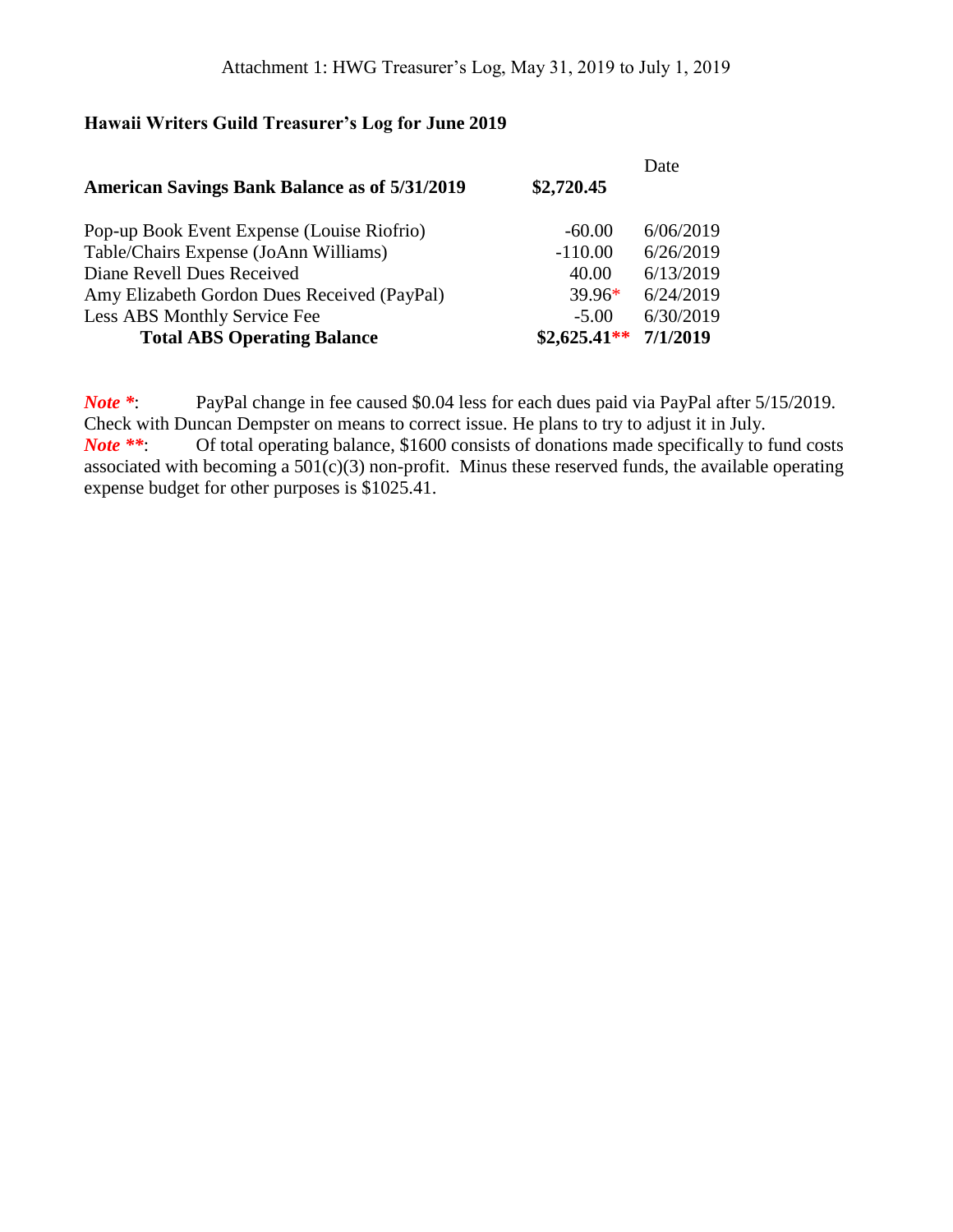#### Attachment 2: Financial Best Practices Meeting – June 28, 2019 Attachment

Hawaii Writers Guild (HWG) - Financial Best Practices Meeting

## **Attendees**: Yvonne Leiser (presenter), Duncan Dempster, Diane Revell, Bruce Stern

**Absent**: Bob Lupo (unable to attend, but e-mailed copies of financial logs & 2019 Operating Budget)

This meeting had been arranged in response to a action item from the HWG financial audit meeting held February 25<sup>th</sup>. At that meeting the financial review committee had decided it would be good to have input from an expert on best practices in keeping our financial records and how to conduct a financial review especially oriented towards a nonprofit. Diann Wilson had recommended Yvonne Leiser as someone local with this type of expertise and Diane Revell then arranged the meeting for those who had participated in the previous financial audit meeting. The meeting was held at Tutu's House from 1:30pm to around 3:00pm. We had tried to have the treasurer, Bob Lupo, at the meeting, but he had a last-minute commitment come up so was not able to attend. The intent is for Yvonne to arrange to meet with Bob separately to go over the information she provided at the meeting [Yvonne and Bob met on July 2, to complete this action]. Yvonne was provided with contact information for Bob. A copy of Yvonne's handout from the meeting was provided to Diane to pass along to Bob no later than our next HWG Board meeting of July  $2<sup>nd</sup>$  [completed on July 2].

We started the meeting with Yvonne giving each of us a handout called "Nonprofit Financial" Considerations." The first page of Yvonne's handout is provided as an attachment to these minutes. A list of the other items that were in her handout is also at the end of these minutes. It included several pertinent forms and government information sheets which she had annotated to make note of items that would be specific to a nonprofit. We worked our way through the handout and used it as our agenda.

**Taxes** – Yvonne covered three types:

- 1. *Federal income tax* using form 990-N noting Hawaii State income tax is not required.
- 2. *Unrelated Business Income (UBI)* from an organization's sales activity that does not further the organization's exempt purpose (t-shirt sales to non-members may fall into this category). This requires filing of both federal and state tax forms and paying taxes on next income (federal 21%, HI state of 4.4%).
- 3. *General Excise Tax (GET)* with the current rate 4.25% going to 4.50% on January 1, 2020 is paid on **revenue** (vs. on profit only) for in state (vs. out of state) revenue with semi-annual and annual filings. We have a GET ID for the Guild.

**Other Government Requirements** – Use for W-9 to gather information from vendors if payments may be \$600 or more. For our Guild this would likely apply to the attorney we have used relative to our 501 (c)(3) filing and advice. This includes stipends and honoraria but not reimbursement of expenses. Payroll was not applicable to HWG.

**Financial Reporting** – Some areas of improvement were discussed for HWG. We do have the Board approve an annual budget and if expenses are anticipated that are not in the approved budget, the expenditure must be approved at a Board meeting and added to the budget.

1. *Fiscal year* – ours is the calendar year.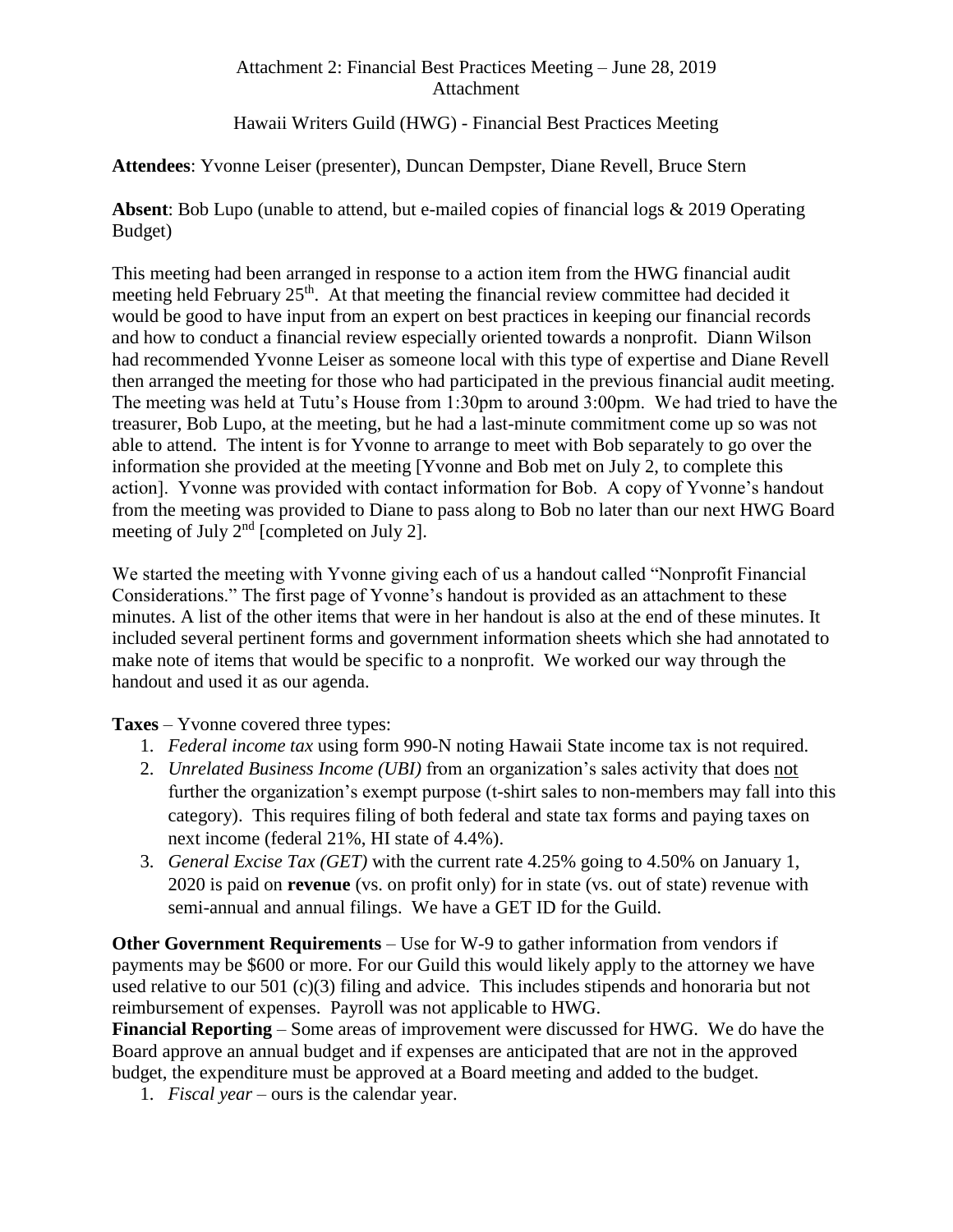#### Attachment 2: Financial Best Practices Meeting – June 28, 2019 Attachment

- 2. *Cash* is what we use (*vs. accrual)* as we have only relatively small amounts of accounts payable and accounts receivable.
- 3. *Financial accounts* We have a single checking account (after consolidating from last year) and a PayPal account with a running balance.
	- a. We have the treasurer and others authorized to sign checks and for now our treasurer, Bob Lupo and Duncan Dempster have on-line account access (though Duncan would like to pass this back-up role on to someone else). Yvonne said it is good to have a backup person for any of our accounts in case the main person is away on a long trip or otherwise becomes indisposed.
	- b. Yvonne said best practice is to reconcile the accounts monthly and have an oversight review every 6-months. Bob does reconcile monthly, but our intent had been oversight reviews every 12-months, so may want to consider a change.
	- c. Yvonne raised the issue of getting a debit card but we saw issues with that in keeping track of who had it and the current bylaws rule of having two Board members sign checks not having a debit card equivalent.
- 4. *Cash Transactions* We do have cash transactions as sometime people provide dues payment in cash or make other cash payments for expenses to be reimbursed. For cash transactions receipts should be issued/tracked. Cash should be counted independently by two people to ensure accuracy and both should sign the receipt voucher (when possible). We may need to obtain a cash receipt book for use by the treasurer.
- 5. *Petty Cash* We do not have a petty cash account
- 6. *Periodic financial reports* Our treasurer provides a report at each of our monthly Board meetings. It was recommended these reports be standardized vs. varying from report to report.
	- a. Chart of Accounts: we need to agree on the names of the accounts (operating account as an example) and be consistent in use of the names
	- b. Journal Our treasurer has used the term "log" versus "journal" but keeps a sequential record of the financial activities
	- c. Balance Sheet (nonprofits usually use the term **Statement of Financial Position** instead)
		- i. Assets for us are collected in our checking account and PayPal account.
		- ii. Funds– Funds for us include the unrestricted funds for our operation expenses, and the restricted fund created via donations to be used for our moving to become a full  $501(c)(3)$ .
	- d. Profit & Loss (nonprofits usually use the term **Statement of Activities** instead) recommended one uses separate columns for Unrestricted, Restricted and Unrelated Business Income.
	- e. Annual Financial Review After our first time review this past February where all records were checked, in the future spot checking is okay with a committee of two people (not the treasurer) to do the checking
	- f. Annual Financial Package At least two sets should be kept (could be one with Treasurer and other with Secretary) to ensure they are available in the future if needed and to minimize possible tampering. Although many of our records are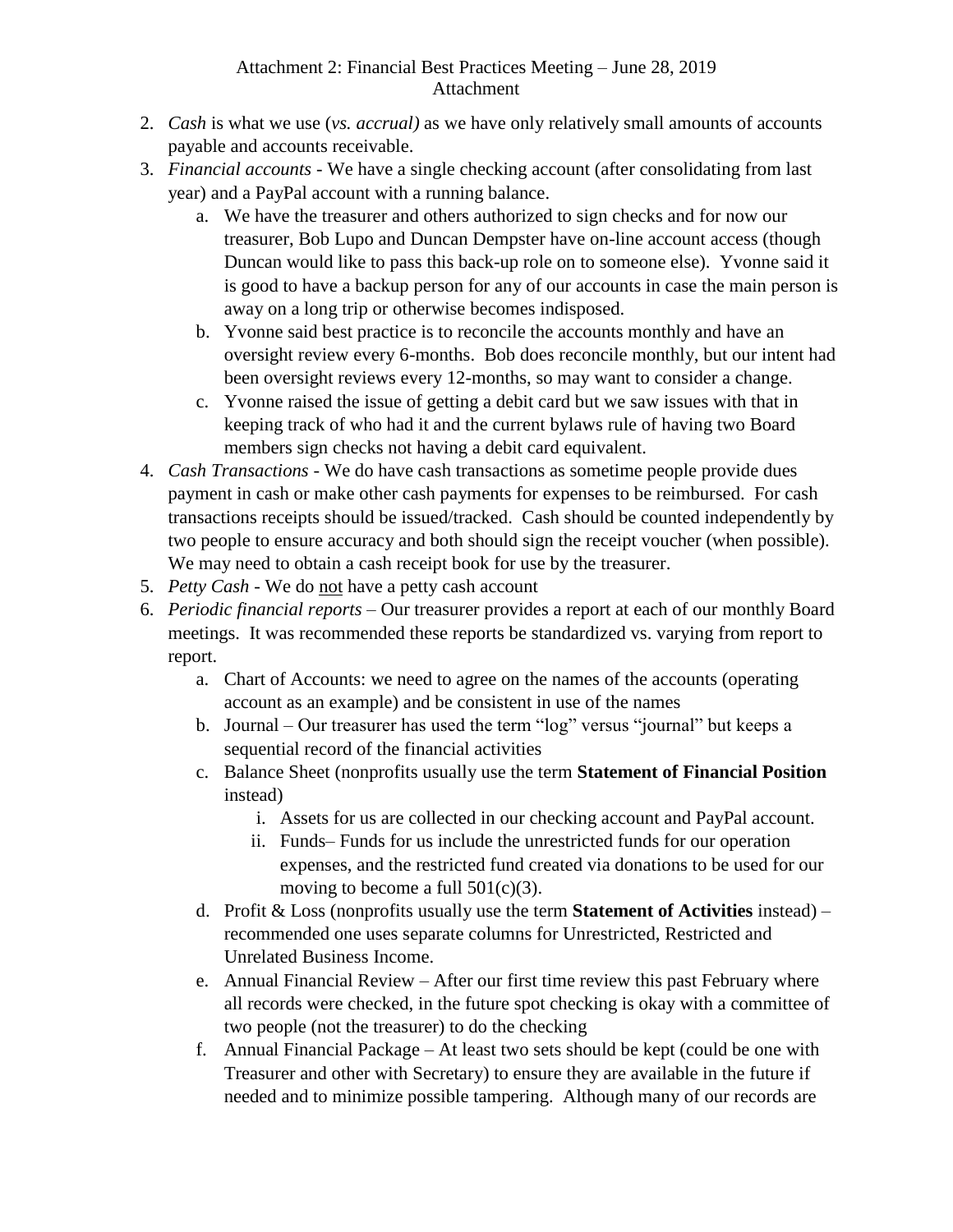#### Attachment 2: Financial Best Practices Meeting – June 28, 2019 Attachment

kept in digital/electronic storage, it is best to also have a hardcopy as digital/electronic formats change over time and older versions may not be readily readable in the future unlike a paper copy. This is also true for minutes of the Guild that an annual collection in paper should be kept.

**Volunteer Recognition & Time Tracking** – It could be good to start tracking this type of information as it can be useful in grant applications to demonstrate member commitment. Volunteering for the Guild or on behalf of the Guild should be tracked.

At the end of the meeting Yvonne said we appeared to be in fairly good shape with just a few items to improve. She was positively impressed. She agreed to contact Bob Lupo and try to meet with him before or after the Board meeting on July 2<sup>nd</sup> to cover the same material.

Respectfully submitted, Diane Revell, HWG Secretary

Attachment: Nonprofit Financial Considerations handout first page. Other attachments in handout not included with minutes, but are listed here:

- Tax Facts 98-3,
- Section 237,
- 990-N,
- $\bullet$  W-9,
- Example: Hokuloa United Church of Christ Financial Statements for Fiscal Year 2017-2018 Beginning July 2017 and Ending June 2018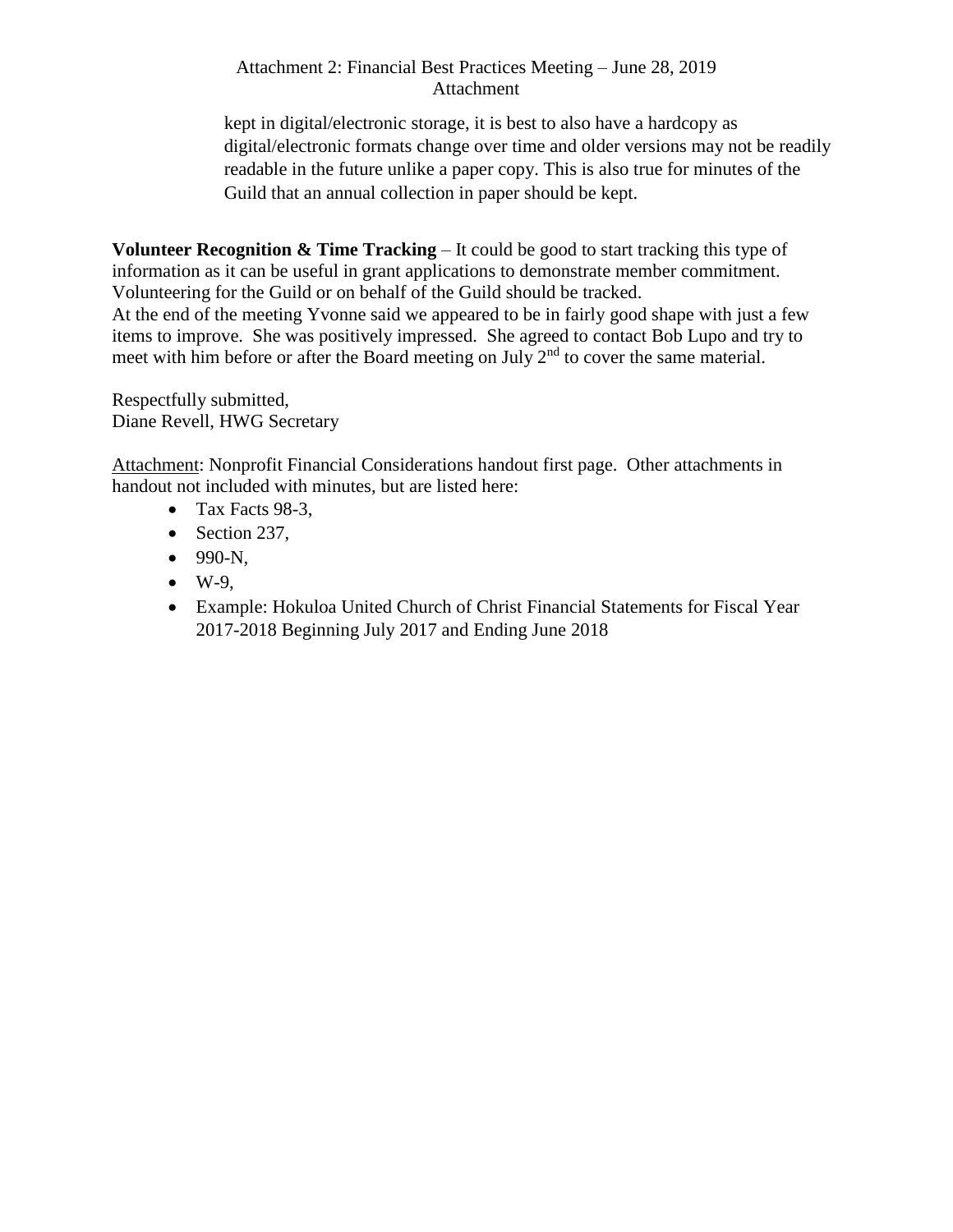*Nonprofit Financial Considerations*

#### TYPE OF NONPROFIT: Charitable [501c3] or one of the many other types

TAXES:

Income Taxes: Federal Annual Filing, consider 990-N Hawaii – not required

Unrelated Business Income – income from a sales activity that does NOT further the organization's exempt purpose

If UBI activity, then file with both Federal and State; PAY taxes on Net Income of 21% and 4.4% respectively General Excise Tax (GET): Hawaii County rate is now 4.25% (4.4386%); 1/1/20: 4.50%

Semiannual and Annual Filings

OTHER GOVERNMENT REQUIREMENTS:

Informational Return on Payments for Services from Partnerships or Sole Proprietorships as well

as LLCs organized as Partnerships or Sole Proprietorships

Use W-9 to gather information from your vendor if payments may be \$600 or more

This includes stipends and honoraria; but not reimbursements of expenses

File IRS Form 1099-Misc (and Form 1096) with IRS – original red forms are still required

Payroll – won't be covered today

#### FINANCIAL REPORTING:

Fiscal Year – a 12-month period

Cash or Accrual – probably Cash assuming very little Accounts Payable or Accounts Receivable

How many financial accounts/methods? Checking, Savings, PayPal, Square, Petty Cash, Debit Card, etc.

Who is authorized to use? Treasurer. Also authorize a second person for back up.

Require monthly reconciliations by Treasurer; twice a year oversight.

Are there CASH transactions?

If cash receipts, have two people count and sign Receipt Voucher (when possible) If Petty Cash disbursements, have signed requests

Periodic Financial Reports – quarterly, paper‐based may be sufficient

Chart of Accounts: Agree on Account Titles

Journal – "Jour" is French for day, sequential record of financial activity Balance

Sheet (Statement of Financial Position):

Assets are the financial pools of money (checking, PayPal, etc.) Funds are claims to the assets (Unrestricted, Restricted)

Profit & Loss (Statement of Activities):

Use separate columns for Unrestricted, Restricted and Unrelated Business Income Annual Financial Review – a committee of two to spot check

Annual Financial Package – at least two sets

VOLUNTEER RECOGNITION and TIME TRACKING? May be helpful for grants OTHER:

> Yvonne Leiser, Oikos LLC 808‐ 990‐3458 June 28, 2019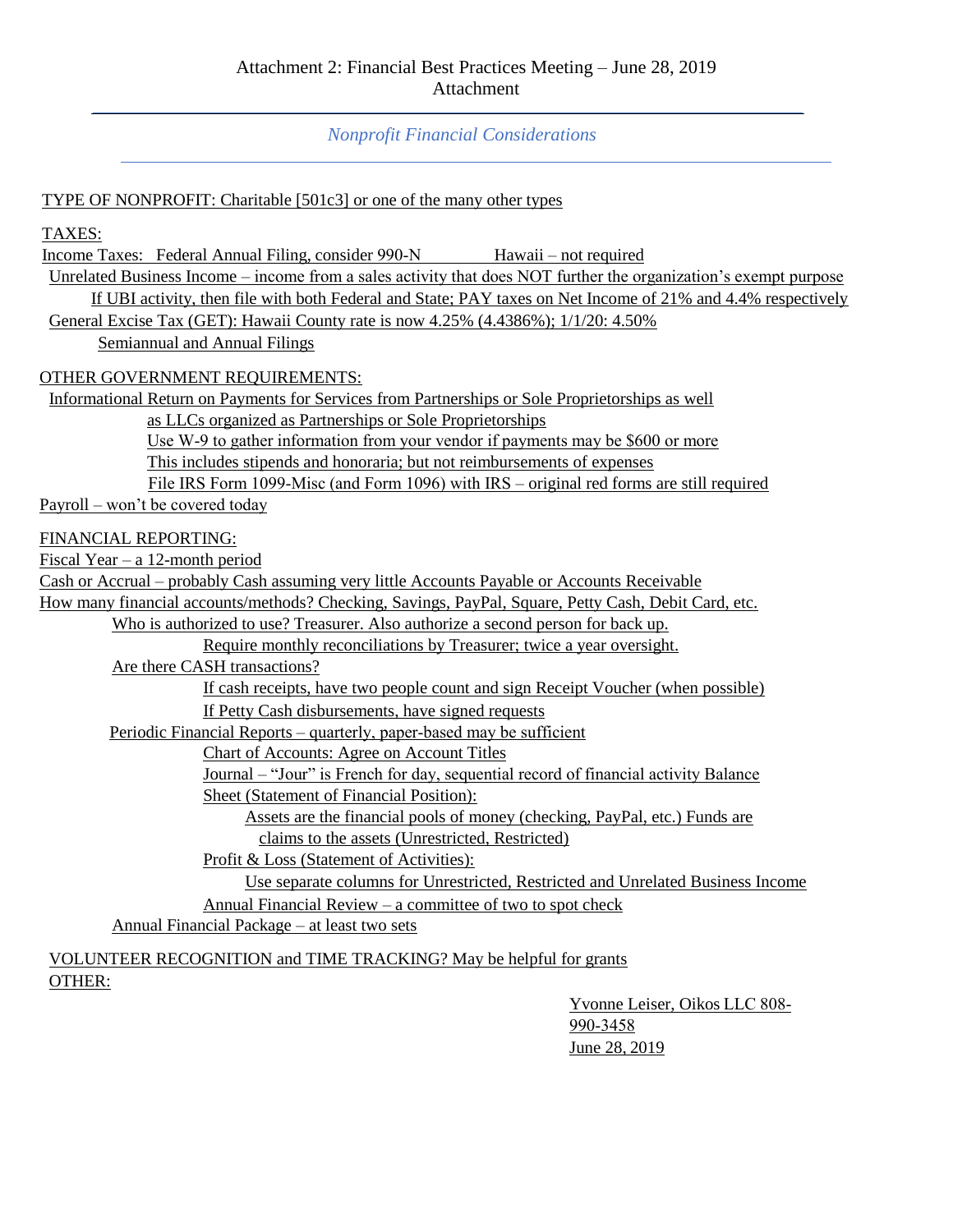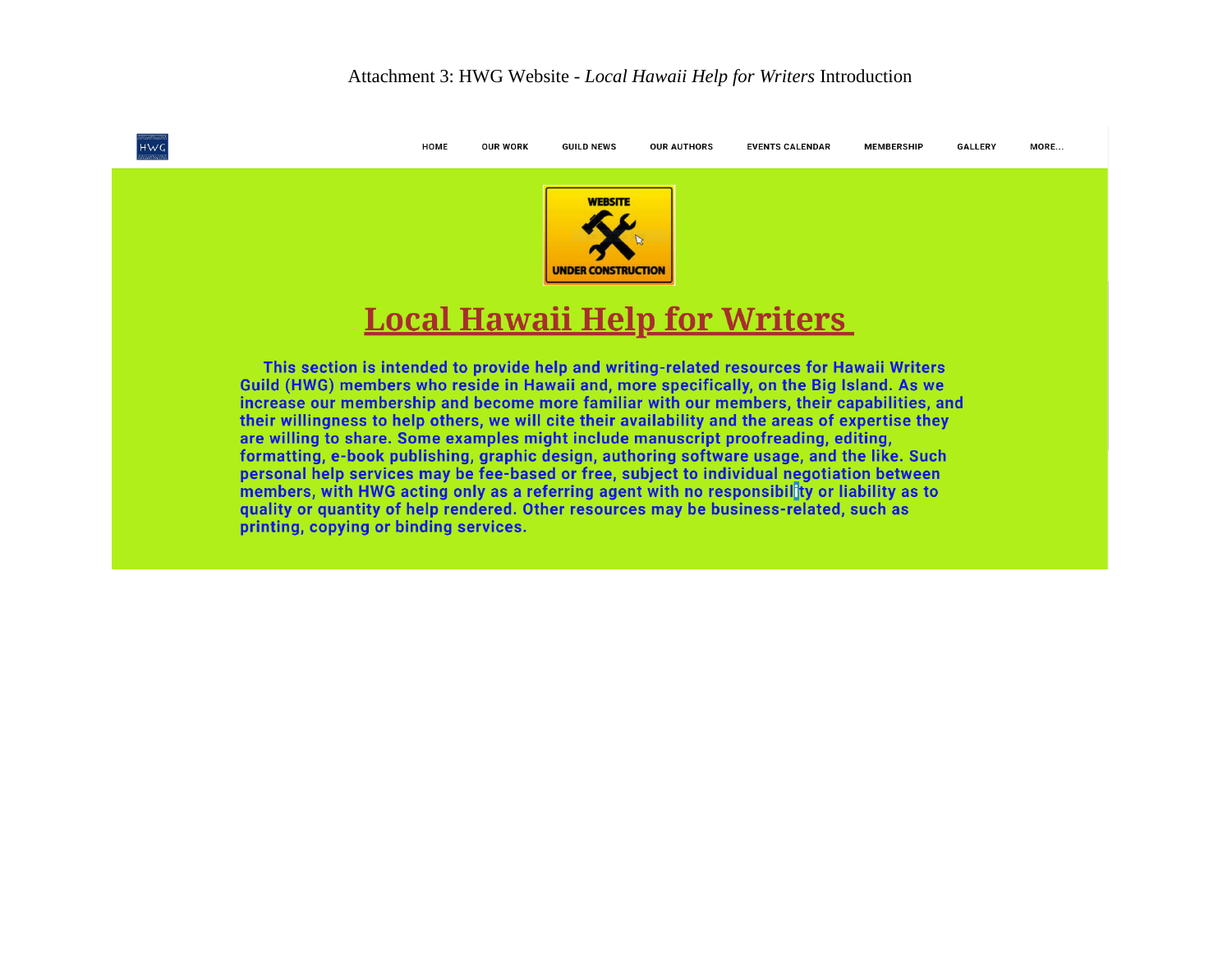Coordinating Meeting, HWG Literary Review Wednesday, June 19, Jim's place in Waimea, 1:00-2:15 pm

Present: Bob Lupo, James Gibbons, Joy Fisher, Laura Burkhart Regrets: Duncan Dempster, Michael Foley

- 1. Genres to be included in on-line literary review, and suggested word count for each:
	- a) fiction and non-fiction (including memoir, personal essay)  $-2,000-4,000$  words
	- b) flash fiction  $-1-2$  pages
	- c) poetry max 3 pages
	- d) dramatic monologue max 1,000 words
	- e) 10 minute play max 2,000 words

Committee members expressed appreciation to **Bob Lupo** for his extensive research and analysis.

- 2. Name, logo and tag line: **Michael Foley** has agreed to research these and bring suggestions to the next meeting.
- 3. Submission guidelines for writers:

**Bob Lupo** volunteered to research other publications' submission guidelines and bring recommendations to the next meeting.

4. Blind judging:

It was agreed that Submittable is the preferred platform to ensure anonymity of submitters. One of the committee members volunteered to pay costs of this platform for the first issue.

5. Website to publish the review:

Joy Fisher has researched options and recommended the use of Square Space. The committee agreed. One of the committee members volunteered to pay the cost of Square Space for the first issue.

6. Editing process:

a) Laura Burkhart will receive submissions via Submittable and send them, anonymously, to editors. She will contact Submittable to see whether we can subscribe for reading period only, or whether we need a yearly subscription.

b) Editors for first issue: Fiction – Bob Lupo Non-fiction – Jim Gibbons Poetry – Michael Foley 10-minute play – to be determined